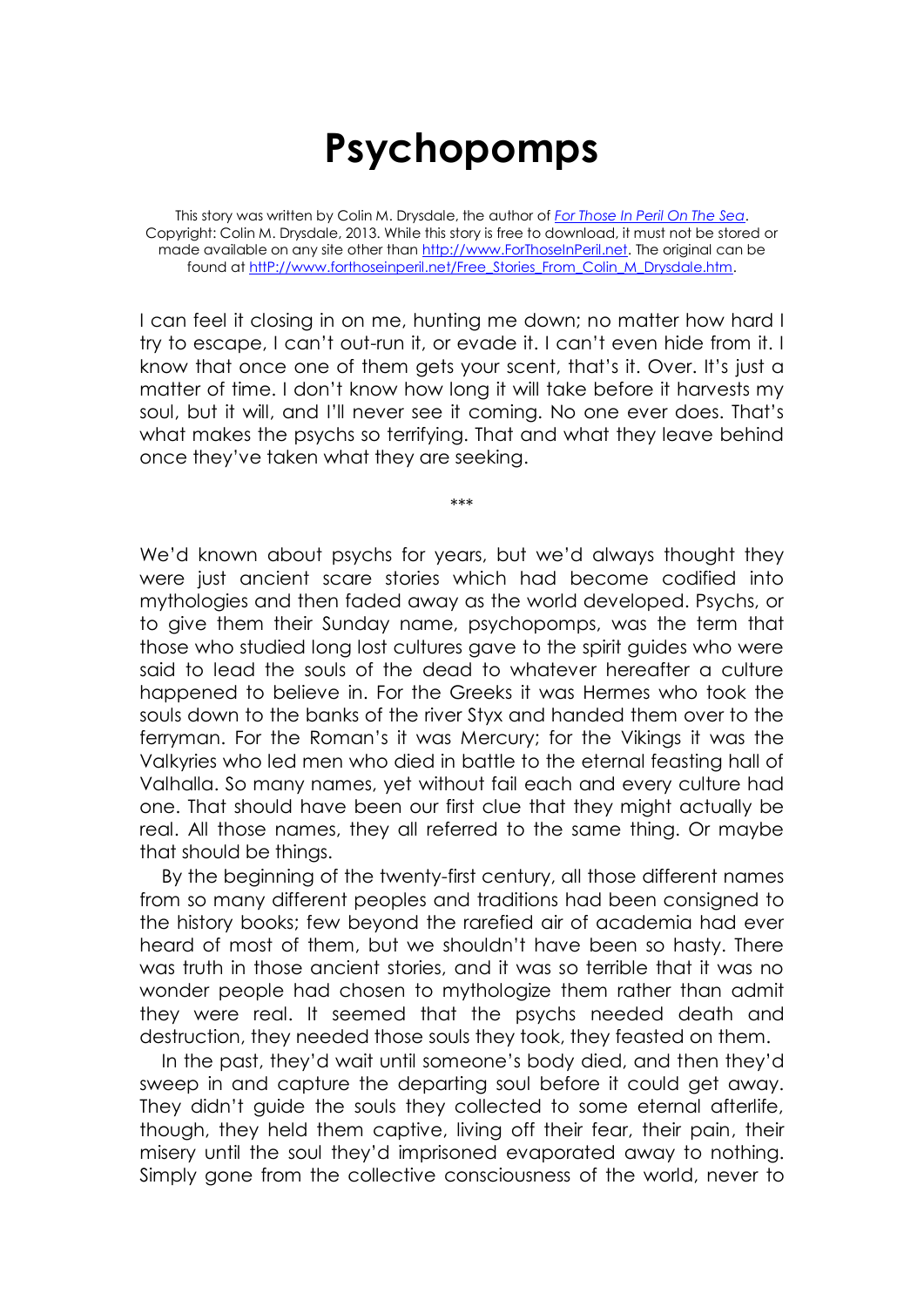re-surface, never to be re-incarnated, never to inhabit another human body and awaken an intelligence within it.

That was before; then they changed. At first, there were just rumours: odd disappearances; tales of empty, soulless bodies, still alive but not human. Then we found out that they were real. The first clue was the empty vessels they left behind. They acted on instinct, fighting, attacking, feeding on any humans they could catch. They were brutal, savage husks that had once been human, but with their souls gone, there was no humanity left within them.

When they made their first appearance, there was talk of a virus, of zombies, of an upcoming apocalypse, but that wasn't what happened, or what was really going on. Instead, it was the psychs. Hell made real right here on earth. No one ever quite worked out what made them change, why they started taking souls from the living rather than from the dying, but there was one reason which sounded more plausible than the rest. This was the one that said that now, with so many people on the planet and so much suffering, the psychs were becoming confused. Everywhere, there was death and destruction, so many souls being released from their earthly vessels all at once. When a psych was trying to capture a soul, waiting for the exact moment of departure before they'd pounced, they'd be distracted by the possibility of another, then another. With all these souls swirling round in the æther, they found it hard to concentrate on their chosen calling.

So much human suffering, so many dying needlessly each and every day. The psychs couldn't cope, so instead they switched their attention to the living, harvesting their souls instead. It was easier and there were few distractions. All they had to do was select a victim and then take what they most dearly wanted, what they craved. Why they chose the ones they did was unknown, and unknowable, yet there was something about living souls that was different from dying ones. Their energy was different, it allowed the psychs not just to survive, but to thrive, to multiply until it seemed like they were everywhere, stealing souls and leaving behind the still-living human body to hunt those who still retained their humanity.

In many ways, the reasons the psychs had been released from their past confines was irrelevant. What mattered was that they were here, moving amongst us, unseen and unfelt until they locked onto you. Then you would feel something change deep inside. You'd feel your soul start to tremble within your body, and the closer the psych got, the more terrified your soul became. How it knew the psych was closing in, or what would happen to it once it had been harvested, was beyond me, but when I felt the change within me, I knew what it meant. From that moment on, I knew the fate which awaited me. I just didn't know when it would happen. And ever since that moment, I've been running, trying desperately to escape the inevitable.